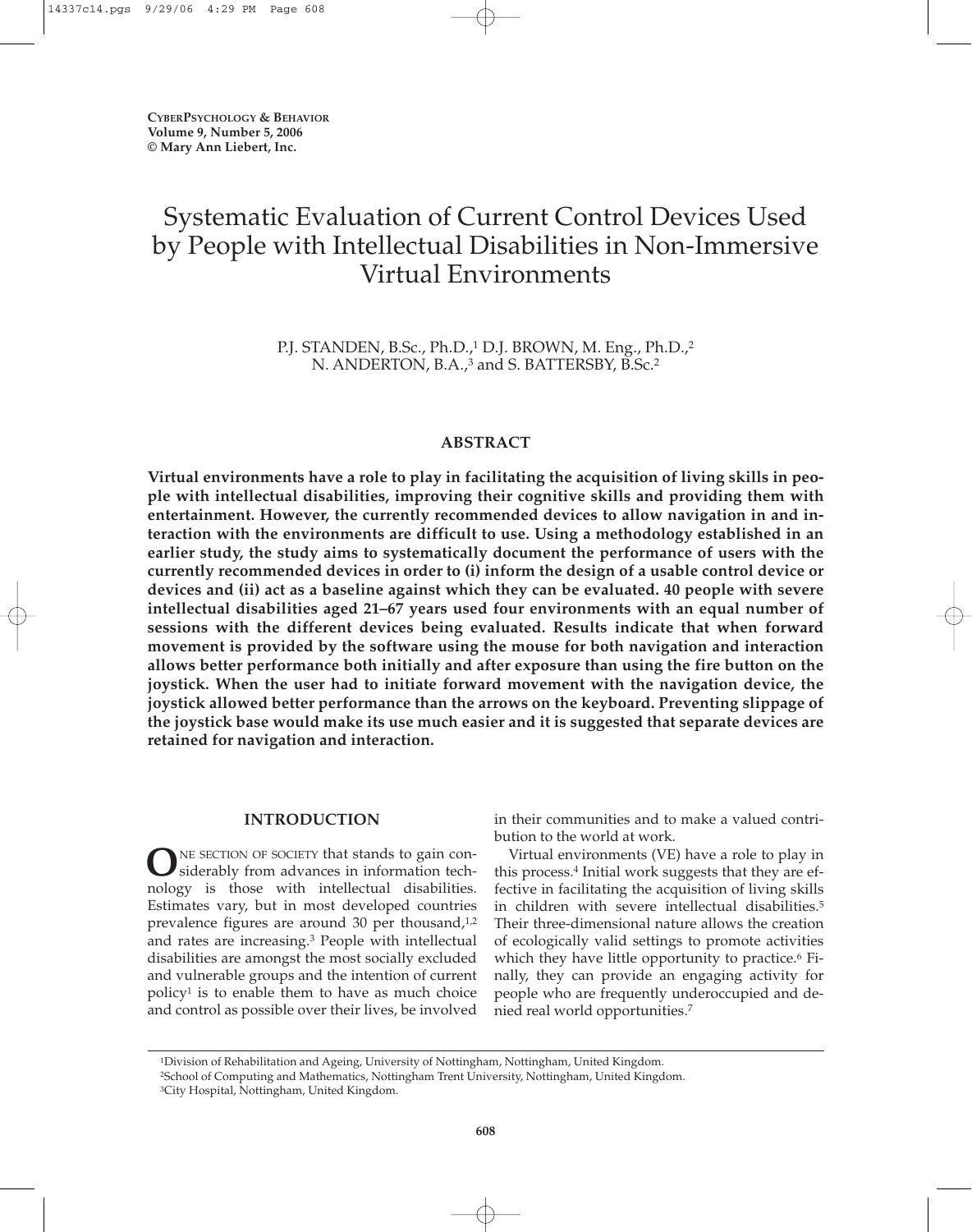### **CONTROL DEVICES FOR VIRTUAL ENVIRONMENTS 609**

The work carried out so far has employed nonimmersive VE where the environment is displayed on an ordinary computer monitor. Utilising control devices, the user's tasks are to navigate their way around the environment and interact with it. Navigation can be on a continuum between automatic, where the user is taken through the environment without any action on their part and self-controlled. Most environments are semi-automatic (i.e., constrained by the software). So, for example, they may employ terrain tracking where the user can only move on a horizontal plane. Interaction can activate objects (select item on supermarket shelf and move it into trolley), move them or cause one object to interact with another (e.g., put key in lock). These latter two functions would involve drag and drop.

A variety of devices are employed for navigation and interaction. Many games that endeavour to represent a three-dimensional world can be navigated using the arrow keys but for users with intellectual disabilities it is recommended that a joystick limited to two degrees of freedom had the greatest utility.8,9 The more functions a device possesses, the more difficult it is to operate. So, for example, when using a spaceball which has six degrees of freedom, the user with intellectual disabilities frequently becomes lost. For interaction tasks, if drag-and-drop is not required, the touchscreen and mouse have been found to be equally effective, although touch-screens can require frequent calibration.9

However, even the preferred devices of joystick for navigation and two button mouse for interaction can be challenging to use. One reasons for this is the level of cognitive ability of the users as they have difficulty remembering what tasks are accomplished by each device and in moving from one device to the other as many used the same (dominant) hand for both devices.10 Additionally many people with intellectual disabilities have fine motor difficulties as they suffer from conditions where damage has been caused to the central nervous system, such as cerebral palsy, multiple sclerosis, muscular dystrophy and dyspraxia. They therefore find the devices difficult to control.<sup>11</sup>

With problems like these, users can become frustrated and demotivated and fail to benefit from the advantages of using VE. This study set out to systematically document the performance of users with the currently recommended devices using a methodology established in an earlier study. The intention was to collect information which could then be used to inform the design of a usable control device or devices and to act as a baseline against which they can be evaluated.

#### **METHODS**

#### *Design*

Performance data were collected on the currently used control devices which could be compared with similar data collected on any prototype developed. To reduce the effect of learning on performance, participants were allowed several practice sessions with the currently used devices before data collection started and the order in which devices were used was balanced.

#### *Participants*

Forty people (17 men, 23 women) aged 21–67 years who regularly attended a day centre for people with intellectual disabilities volunteered to take part and all met the requirement of having sufficient visual ability to see the VE on the computer monitor. They were selected to represent a wide range of ability within the severe classification and on measures of verbal (British Picture Vocabulary Scale) and non verbal (Ravens matrices) IQ, they all scored within the severely disabled range. For motor control and co-ordination (Quick Neurological Screening Test II), five were in the normal range, 27 showed moderate discrepancy and five showed severe discrepancy.

#### *Virtual environments*

Four training VE were constructed in order to evaluate the currently used devices as well as any prototypes that were developed (Fig. 1). They were built using 3D Studio or Plasma and then imported into Director so that all interactive elements and lighting could be coded in. In order to increase their attractiveness to users and facilitate the acquisition of navigation and interaction skills they were all designed using game format in that they consisted of varying levels of difficulty with access to each level only allowed once the correct level of performance had been achieved at the previous level. Additionally, feedback in the form of scores was available to the user. Each environment constrained different possibilities in order to test the most commonly required functions of the control devices in educational VE but without presenting the user with too many options initially. So the first two environments encountered did not require a device to effect forward movement and one did not require interaction. When interaction was required, it was limited to activating an object. In two environments, the same device was used for both navi-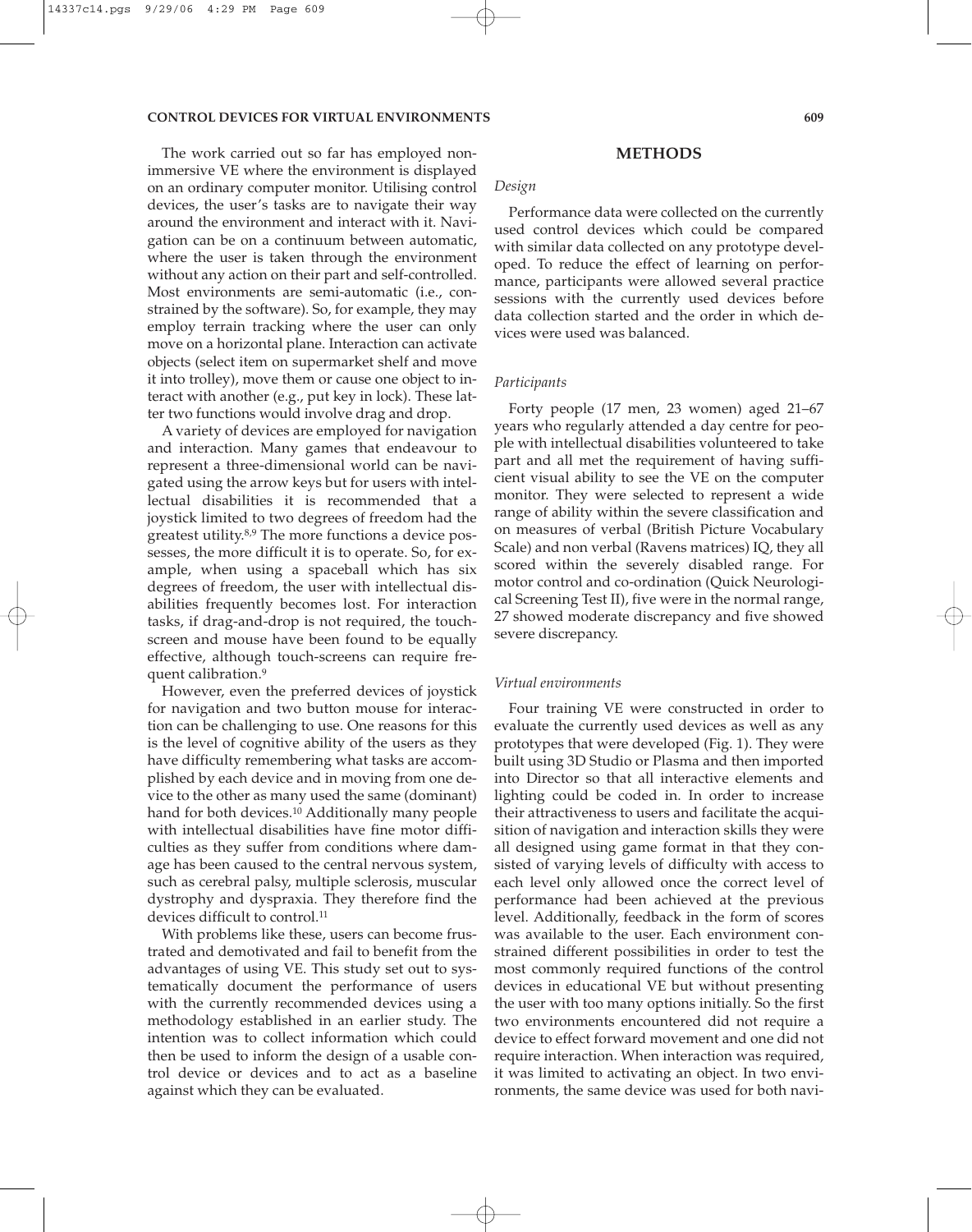

**FIG. 1.** Screenshots from the four virtual environments.

gation and interaction. In three of the environments the user followed an avatar. The software also collected information on task achievement (scores), time taken and collisions.

Table 1 summarizes the characteristics of each environment.

#### *Data collection*

Data collection took place in the day centre attended by the participants. Participants had sessions scheduled for once a week, which lasted a maximum of 30 min but could be terminated earlier if they wished. One of the researchers (N.A.) sat alongside them to give assistance and encouragement. The devices used were a standard three-axis games joystick (Microsoft sidewinder, Saitek ST200 ambidextrous): standard two-button mouse and keyboard. The order in which they worked through the environments was the same for each participant starting with the environment which required fewest functions from the control devices. Participants had several practice sessions with each environment with each device before data were collected and the order in which they used the different devices varied between participants to counteract any remaining effects of increasing familiarity on performance. Each session was recorded on videotape and videotapes were analysed using a method established in an earlier study10 from which the amount of physical assistance given by the researcher could be recorded. This was described as concerning the devices (whether for navigation or interaction) or the environment. The researcher also kept a diary to record any other information that might be useful but that would not be picked up by video analysis or the software data gatherer. Computer collected data (scores and collisions) were adjusted for length of session. Video collected data were expressed as a percentage of session duration.

## *Statistical analysis*

Comparisons between the devices were made using the Wilcoxon test for paired data. As most data were skewed in their distribution, medians are displayed in the tables and each participant's result with one device was compared to their result with each of the other devices in a two group comparison using the Wilcoxon test for paired data. While this increased the number of comparisons made, it showed exactly where differences between devices occurred.

#### **RESULTS**

#### *Environments where forward movement was provided*

*Mouse versus joystick.* Even after having several practice sessions, using the mouse allowed participants to gain significantly higher median scores than

|                          | Devices used for<br>forward<br>movement | Devices used for<br>up/down and<br>left/right<br>movement | Devices tested<br>for interaction  | Follow<br>avatar |  |
|--------------------------|-----------------------------------------|-----------------------------------------------------------|------------------------------------|------------------|--|
| Asteroids                | None required                           | Joystick<br>Mouse                                         | Joystick button<br>LH mouse button | No               |  |
| Dolphins                 | None required                           | Joystick<br>Arrow keys                                    | None required                      | Yes              |  |
| Temple, road<br>crossing | Joystick<br>Arrow keys                  | Joystick<br>Arrow keys                                    | LH mouse button<br>LH mouse button | Yes              |  |

TABLE 1. CHARACTERISTICS OF TRAINING ENVIRONMENTS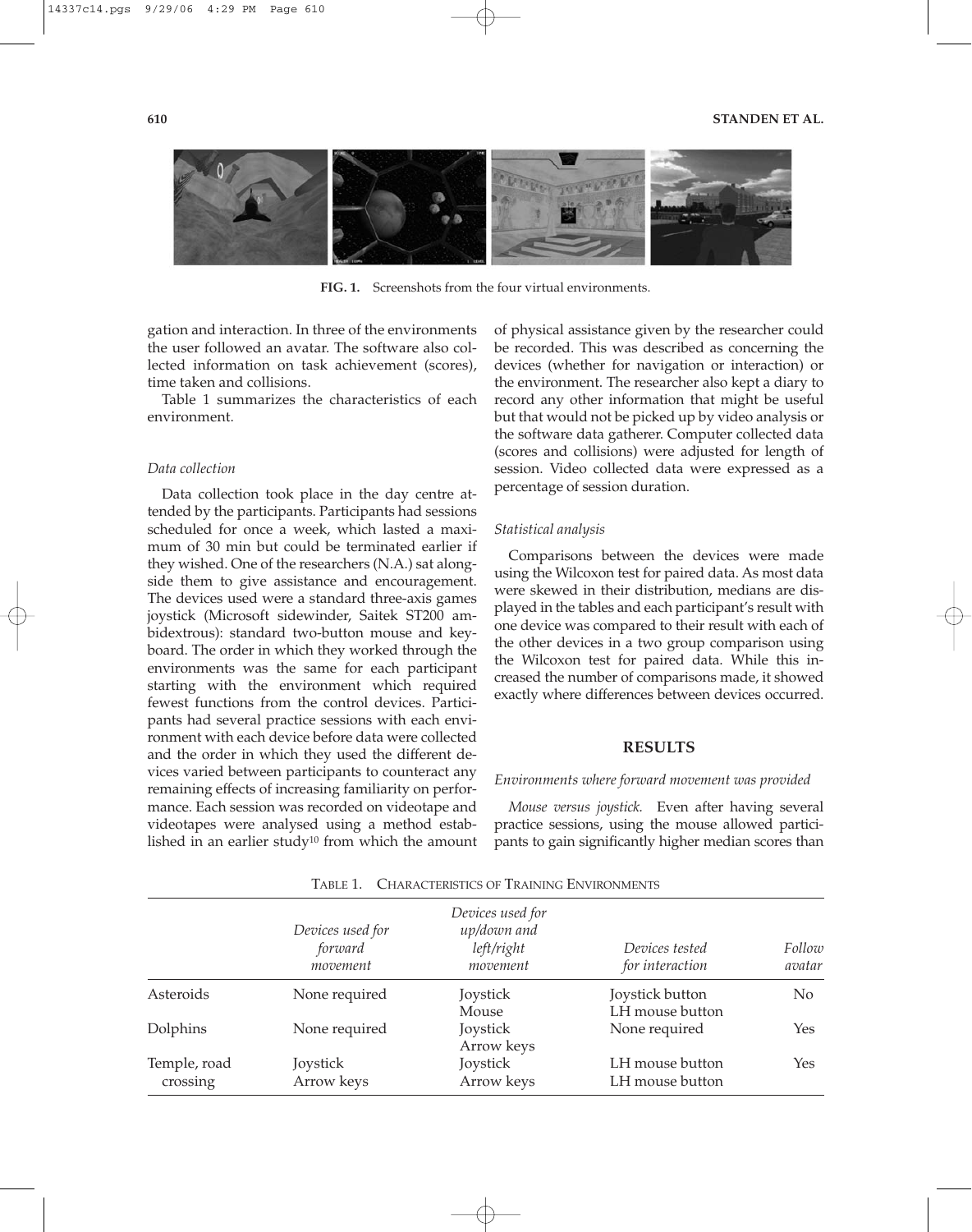|                             | Joystick |         | Mouse   |         |
|-----------------------------|----------|---------|---------|---------|
|                             | Trial 1  | Trial 2 | Trial 1 | Trial 2 |
| Score                       | 4.24     | 4.05    | 7.09    | 12.23   |
| Assistance with navigation  | 25.96    | 10.25   | 4.46    |         |
| Assistance with interaction | 2.34     |         | 1.59    |         |

TABLE 2. MEDIAN ADJUSTED SCORES AND MEDIAN PERCENTAGE OF SESSION SPENT BY TUTOR GIVING ASSISTANCE FOR ASTEROIDS

with the joystick on both the first (*p* < 0.006) and the second (*p* < 0.001) trials on which data were collected (Table 2). The practice sessions did not appear to have totally eliminated learning as scores were even higher with the mouse on the second session from which data were collected. The mouse also performed better than the joystick on the measure of tutor assistance. By the second trial using the mouse, they needed significantly less assistance when navigating on both the first ( $p < 0.002$ ) and second ( $p < 0.001$ ) trials than they did with the joystick. The amount of assistance with interaction was significantly lower on the second trial with the mouse  $(p < 0.007)$ .

*Keyboard versus joystick.* In contrast to the previous set of results, the joystick performed well in comparison to use of the arrows on the keyboard. Participants gained significantly higher scores (Table 3) with the joystick than with the keyboard on all trials on which data were collected (first: *p* < 0.001; second: *p* < 0.001; third: *p* < 0.005). There were no differences between the two devices in collisions but with both devices collisions became more frequent on the third trial probably because participants were concentrating on achieving higher scores and there were no obvious penalties for collisions. No significant differences were found between the devices on assistance given.

*Environments where user has to effect forward movement with the navigation device.* The joystick also allowed better user performance than the keyboard when the user had to effect forward movement in navigation. Participants were faster with the joystick than the keyboard on each level of *Temple* (Table 4) for which data were available and on two of the scenarios (zebra and pelican crossings) in *Road Crossing* (Table 5). This difference was significant for level 1 ( $p < 0.05$ ) and level 5 ( $p < 0.02$ ) of *Temple* and for the zebra  $(p < 0.02)$  and pelican crossings ( $p < 0.01$ ). There was no difference between the devices in the rate of collisions.

In terms of help given by the tutor, the advantage of the joystick was not so clear. In *Road crossing*, participants received less assistance with the joystick than with the keyboard arrows when navigating in two of the scenarios but this was not significant. In contrast more assistance was given with navigation when the joystick was being used in *Temple* but this difference was only significant on the last three trials (trial 4: *p* < 0.035; trial 5: *p* < 0.007; trial 6: *p* < 0.01). Very few users received assistance with interaction when using the joystick in *Temple* so a comparison of the median percentage of time spent in assistance with interaction only reached significance on the first (*p* < 0.05) level. In *Road Crossing* the joystick required less assistance than did the keyboard arrows in only one of the two parts of the environment where this was applicable (pelican crossing: *p* < 0.042).

#### *Additional information*

For all four games, slippage of the base of the joystick was a problem for 25–37% of participants. Even on the last trial of the *Temple* when participants had considerable exposure the joystick was slipping for 13 out of 30 people for whom this information was available. The number of people using too much force with the joystick increased from five on the first trial to 13 on the last trial.

TABLE 3. MEDIAN ADJUSTED SCORES AND COLLISIONS FOR DOLPHINS

|            | Trial 1  |          | Trial 2  |          | Trial 3  |          |
|------------|----------|----------|----------|----------|----------|----------|
|            | Keyboard | Joystick | Keyboard | Joystick | Keyboard | Joystick |
| Score      | 1.42     | 2.97     | 2.05     | 2.72     | 2.00     | 2.75     |
| Collisions | 15.13    | 16.27    | 16.71    | 15.59    | 21.55    | 21.52    |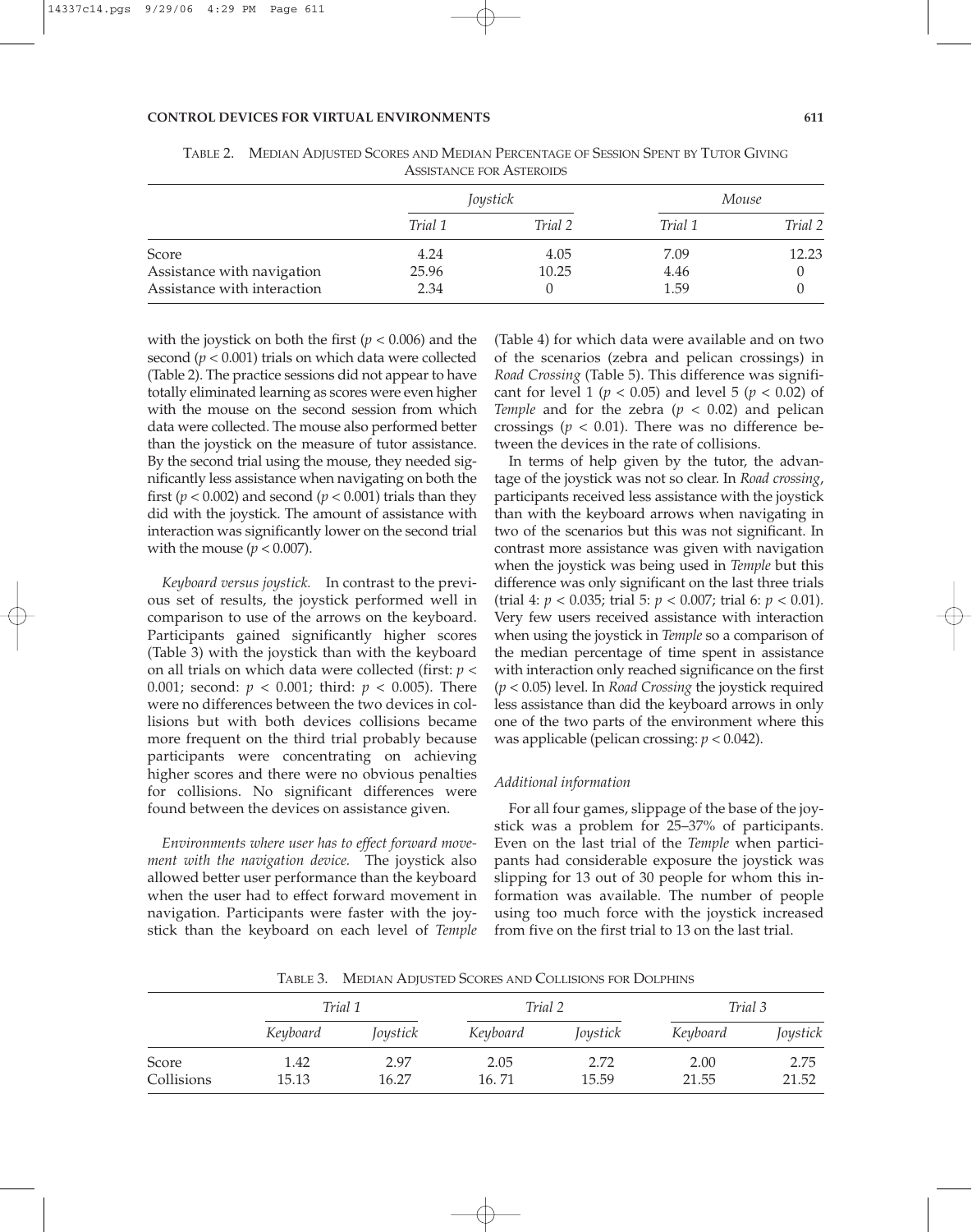|                             | <b>Trials</b> |                |          |          |       |          |
|-----------------------------|---------------|----------------|----------|----------|-------|----------|
|                             |               | $\overline{2}$ | 3        | 4        | 5     | 6        |
| Time                        |               |                |          |          |       |          |
| Keyboard                    | 4.11          | 4.08           | 3.43     | 3.19     | 3.54  |          |
| Joystick                    | 3.24          | 3.31           | 2.29     | 3.03     | 2.85  |          |
| Assistance with navigation  |               |                |          |          |       |          |
| Keyboard                    | 8.82          | 8.67           | 6.63     | 3.56     | 2.8   | 3.92     |
| Joystick                    | 15.34         | 14.73          | 11.76    | 10.55    | 10.72 | 8.84     |
| Assistance with interaction |               |                |          |          |       |          |
| Keyboard                    | 0.90          | $\Omega$       | $\Omega$ | $\theta$ | 0     | $\Omega$ |
| Joystick                    | 0             | 0              | $\Omega$ | $\theta$ | 0     | $\Omega$ |

TABLE 4. MEDIAN TIME IN MINUTES TO COMPLETE TRIALS AND MEDIAN PERCENTAGE OF SESSION SPENT BY TUTOR GIVING ASSISTANCE FOR TEMPLE

## **DISCUSSION**

When navigation in the virtual environment is in the vertical plane only, use of the mouse allows better performance both initially and after exposure than does the joystick. Participants needed less assistance with both navigation and interaction when using the mouse. As use of the joystick could be avoided by writing forward movement into the software this option should be explored further. The joystick was not at a disadvantage when compared with the arrows on the keyboard as the joystick enabled participants to gain consistently higher scores than they did with the keyboard.

When the user had to initiate forward movement with the navigation device, the joystick permitted better performance than did the arrows on the keyboard in terms of speed of achieving tasks. However, the joystick is not without its difficulties. In *Temple* but not *Road Crossing* users received more assistance with the joystick than they did with the arrows on the keyboard and this may have been due to the difference in complexity of the two environments. Road crossing depicted a familiar and

much more predictable environment where movement was required in straight lines with guidance in the horizontal plane of the environment in the form of markings on the road surface and kerbstones. In contrast, the *Temple* depicted an unfamiliar environment and offered many more directions of travel with more need to integrate information from different views over time thus increasing the possibility of becoming disoriented.12 When using the arrows on the keyboard each key press moves the user forward by a measured amount and this may have reduced the number of occasions on which the user moved so far from their origin that they lost track of where they were in the environment. Additionally, frequent occurrences of the joystick slipping were recorded. If it slips, the researcher or tutor has to hold the base steady and the lack of accurate feedback from the device makes it less likely that the user will learn the appropriate amount of force to exert. When using the joystick, participants required less assistance with interaction even though for these environments a separate device was being used for interaction. This may be because if the navigation device is eas-

TABLE 5. MEDIAN TIME IN MINUTES TO COMPLETE TRIALS AND MEDIAN PERCENTAGE OF SESSION SPENT BY TUTOR GIVING ASSISTANCE FOR ROAD CROSSING.

|                                                           | <b>Trials</b>  |              |                  |          |            |           |  |
|-----------------------------------------------------------|----------------|--------------|------------------|----------|------------|-----------|--|
|                                                           | Zebra crossing |              | Pelican crossing |          | Crossroads |           |  |
|                                                           | Keyboard       | Joystick     | Keyboard         | Joystick | Keyboard   | Joystick  |  |
| Time                                                      | 0.54           | 0.45         | 0.54             | 0.39     | 0.58       | 0.58      |  |
| Assistance with navigation<br>Assistance with interaction | 20.34<br>N/A   | 18.14<br>N/A | 2.86<br>5.13     | 3.23     | 6.02       | 0<br>6.90 |  |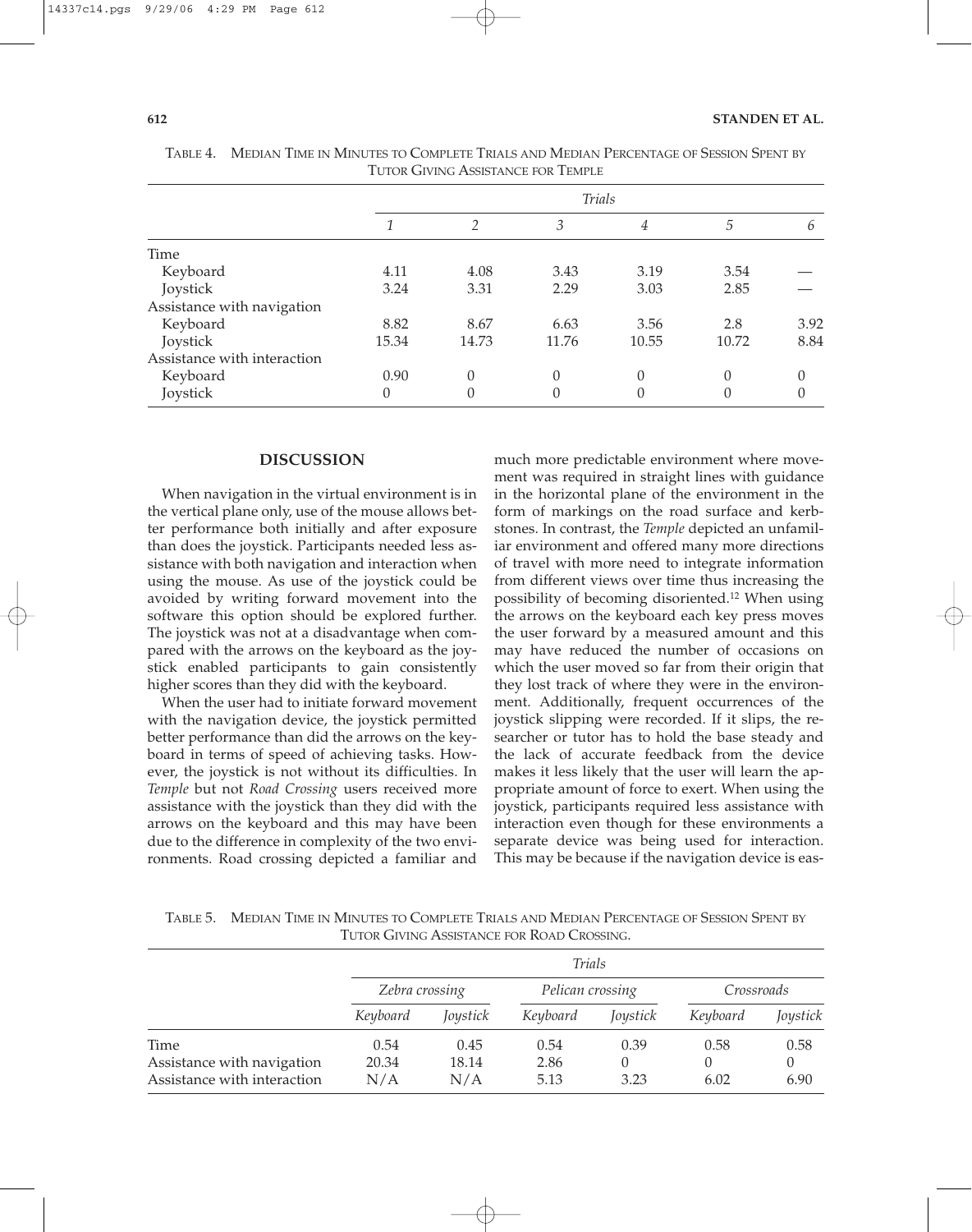ier to understand and use, the user has more cognitive capacity available to handle the challenge of interaction. Another possible explanation is that users experienced more problems moving between the keyboard and mouse because on returning to the keyboard they needed to remove their gaze from the monitor in order to place their fingers correctly over the arrow keys.

These advantages of the joystick suggest that the most promising design solution would be to modify the basic games joystick to avoid some of the obvious difficulties that participants experienced, for example the slipping of the device over the surface on which it stood. It is more difficult to decide whether the joystick should combine both functions of navigation and interaction or whether separate devices be retained for each function. An evaluation<sup>13</sup> of a prototype two handed device that combined both navigation and interaction found that young people with intellectual disabilities were confused about which action caused interaction, which navigation. The present study found that the mouse was easy to understand and use for interaction supporting the findings13 that for interaction the mouse was quicker to use than a button on her prototype two handed device. This suggests that in having to meet the cognitive requirements of this particular user group, the functions of navigation and interaction should be provided by two separate devices.

In conclusion, when navigation is required in a three dimensional environment the joystick once mastered does allow even some of the most disabled users to achieve better performance. These results suggest that resolving some of the physical difficulties with the joystick may reduce the likelihood of demotivation on initial usage and also allow better performance once use of the device has been mastered.

# **ACKNOWLEDGMENTS**

This research was carried out with the support of EPSRC award number GR/R21851.

## **REFERENCES**

- 1. Department of Health. (2001). Valuing people: a new strategy for learning disability for the 21st century. London: HMSO.
- 2. Heikura, U., Taanila, A., Olsen, P., et al. (2003). Temporal changes in incidence and prevalence of intellectual disability between two birth cohorts in

Northern Finland. *American Journal on Mental Retardation* 108:19–31.

- 3. Lin, J.D., Wu, J.L., & Yen, C.F. (2004). An exploratory study into health care policy for persons with intellectual disabilities in Taiwan. *Journal of Intellectual Disability Research* 48:252–261.
- 4. Cromby, J.J., Standen, P.J., & Brown, D.J. (1996). The potentials of virtual environments in the education and training of people with learning disabilities. *Journal of Intellectual Disability Research* 40:489–501.
- 5. Standen, P.J., Cromby, J.J., & Brown, D.J. (1998). Playing for real. *Mental Health Care* 1:412–415.
- 6. Standen, P.J., & Ip, W.M.D. (2002). An evaluation of the use of virtual environments in improving choice reaction time in people with severe intellectual disabilities. In: Sharkey, P.M., Sik Lányi, C., & Standen, P.J. (eds.), *Proceedings of the 4th International Conference on Virtual Reality and Associated Technologies.* Veszprém, Hungary: University of Reading, UK, pp. 19–24.
- 7. Standen, P.J., Lannen, T.L., & Brown, D.J. (2002). Control of virtual environments for people with intellectual disabilities. In: Keates, S., Langdon, P., Clarkson, P.J., et al. (eds.), *Universal access and assistive technology*. London: Springer-Verlag, pp. 63–72.
- 8. Hall, J.D. (1993). Explorations of population expectations and stereotypes with relevance to design [Udergraduate thesis]. Department of Manufacturing Engineering, University of Nottingham, UK.
- 9. Brown, D.J., Kerr, S.J., & Crosier, J. (1997). *Appropriate input devices for students with learning and motor skills difficulties*. Report to the National Council for Educational Technology, UK.
- 10. Standen, P.J., Brown, D.J., Proctor, T., et al. (2002). How tutors assist adults with learning disabilities to use virtual environments. *Disability and Rehabilitation* 24:570–577.
- 11. Lannen, T.J., Brown, D.J., & Powell, H. (2002). Control of virtual environments for young people with learning difficulties. *Disability and Rehabilitation* 24:578–586.
- 12. Ruddle, R.A., & Jones, D.M. (2001). Movement in cluttered environments. Presence 10:511–524.
- 13. Lannen, T.J. (2002). A multi-disciplinary approach to the control of virtual environments for young people with moderate to severe learning difficulties [Ph.D. dissertation]. Nottingham Trent University, Nottingham, UK.

Address reprint requests to: *Dr. P.J. Standen Division of Rehabilitation and Ageing School of Community Health Sciences University of Nottingham B Floor Medical School Queen's Medical Centre Nottingham NG7 2UH, UK*

*E-mail:* P.Standen@nottingham.ac.uk